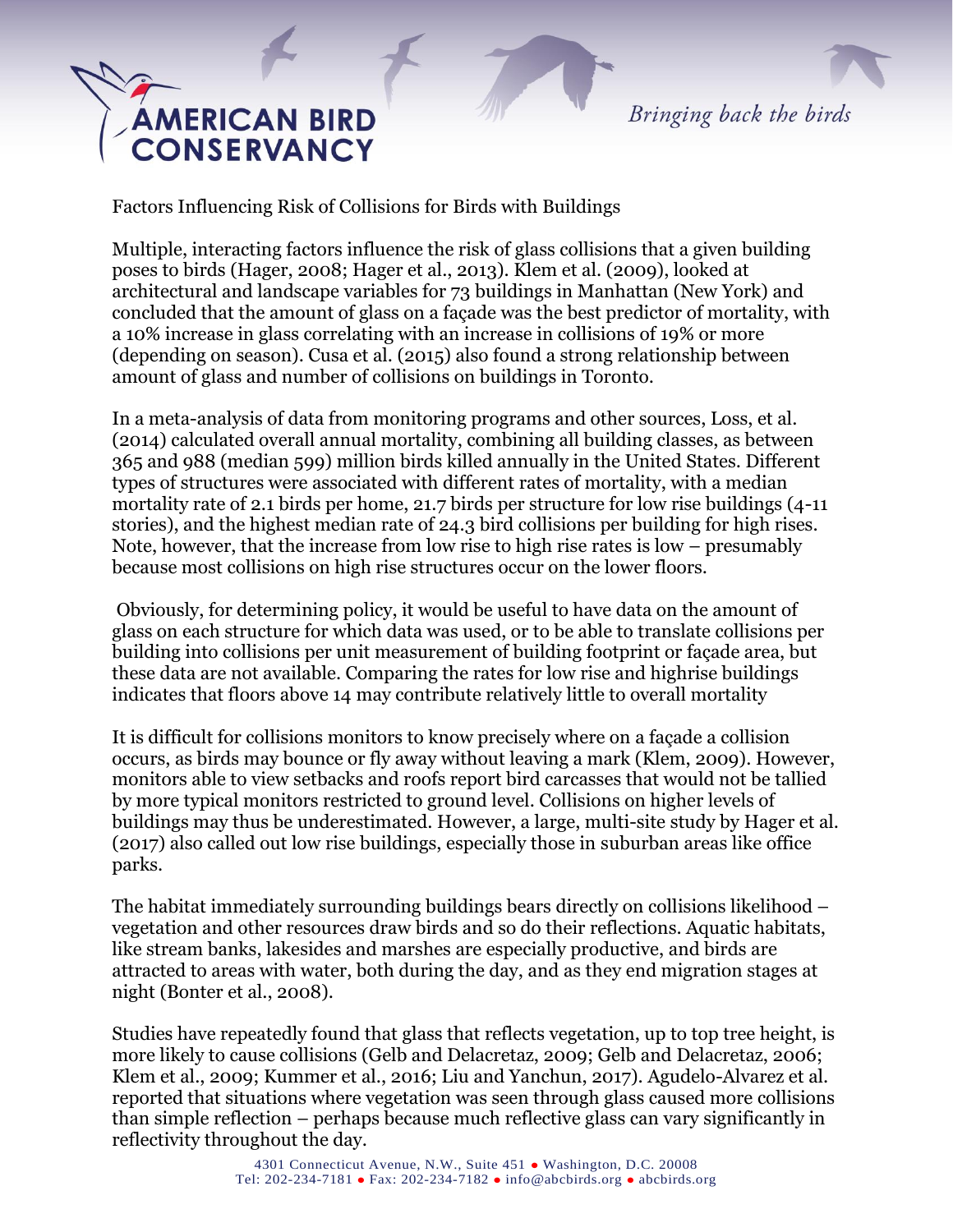

Shaping the future for birds

Buildings that reflect vegetation are an issue but it is more complex than that – vegetation is a proxy for the activity zone of birds, because birds spend the majority of their time where resources like food, shelter, perching and roosting sites are available. But, birds may also want to fly over vegetation in reflected sky, or around a structure, in reflected habitat. Different heights above the ground have been used in legislation and guidelines as proxy for the zone where birds are most active, including 60 feet (see San Francisco and Toronto standards), 75 feet (New York City) and 40 feet (LEED).

## REFERENCES

Agudelo-Álvarez, Laura, Johan Moreno-Velasquez & Natalia Ocampo- Peñuela, 2010. Colisiones De Aves Contra Ventanales En Un Campus Universitario De Bogotá, Colombia (Collisions of birds with windows on a university campus in Bogotá, Colombia). Ornitología Colombiana No. 10 (2010): 3-10.

Bonter, David N., Sidney A. Gauthreaux Jr., And Therese M. Donovan, 2008. Characteristics of Important Stopover Locations for Migrating Birds: Remote Sensing with Radar in the Great Lakes Basin. Conservation Biology, Volume 23, No. 2, 440–448*.* DOI: 10.1111/j.1523-1739.2008.01085.

Cusa, Marine, Donald A. Jackson and Michael Mesure, 2015. Window collisions by migratory bird species: urban geographical patterns and habitat associations. Urban Ecosystems doi:10.1007/s11252-015-0459-3)

Gelb, Y. and N. Delacretaz, 2009. Windows and Vegetation: Primary Factors in Manhattan Bird Collisions. Northeastern Naturalist 6(3):455–470.

Gelb, Y. and N. Delacretaz. 2006. Avian window strike mortality at an urban office building. Kingbird 56(3):190-198.

Hager, S.B., H. Trudell, K.J. McKay, S.M. Crandall, L. Mayer. 2008. Bird density and mortality at windows. Wilson Journal of Ornithology 120(3):550-564.

Hager SB, Cosentino BJ, McKay KJ, Monson C, Zuurdeeg W, and B. Blevins, 2013. Window Area and Development Drive Spatial Variation in Bird- Window Collisions in an Urban Landscape. PLoS ONE 8(1): e53371. doi:10.1371/journal.pone.0053371 [http://people.hws.edu/cosentino/publications\\_files/PLoS%20ONE%20201](http://people.hws.edu/cosentino/publications_files/PLoS%20ONE%20201) 3%20Hager.pdf

Hager, Steven B. et al., 2017. Continent-wide analysis of how urbanization affects bird-window collision mortality in North America. Biological Conservation 212: 209- 215

<http://dx.doi.org/10.1016/j.biocon.2017.06.014>